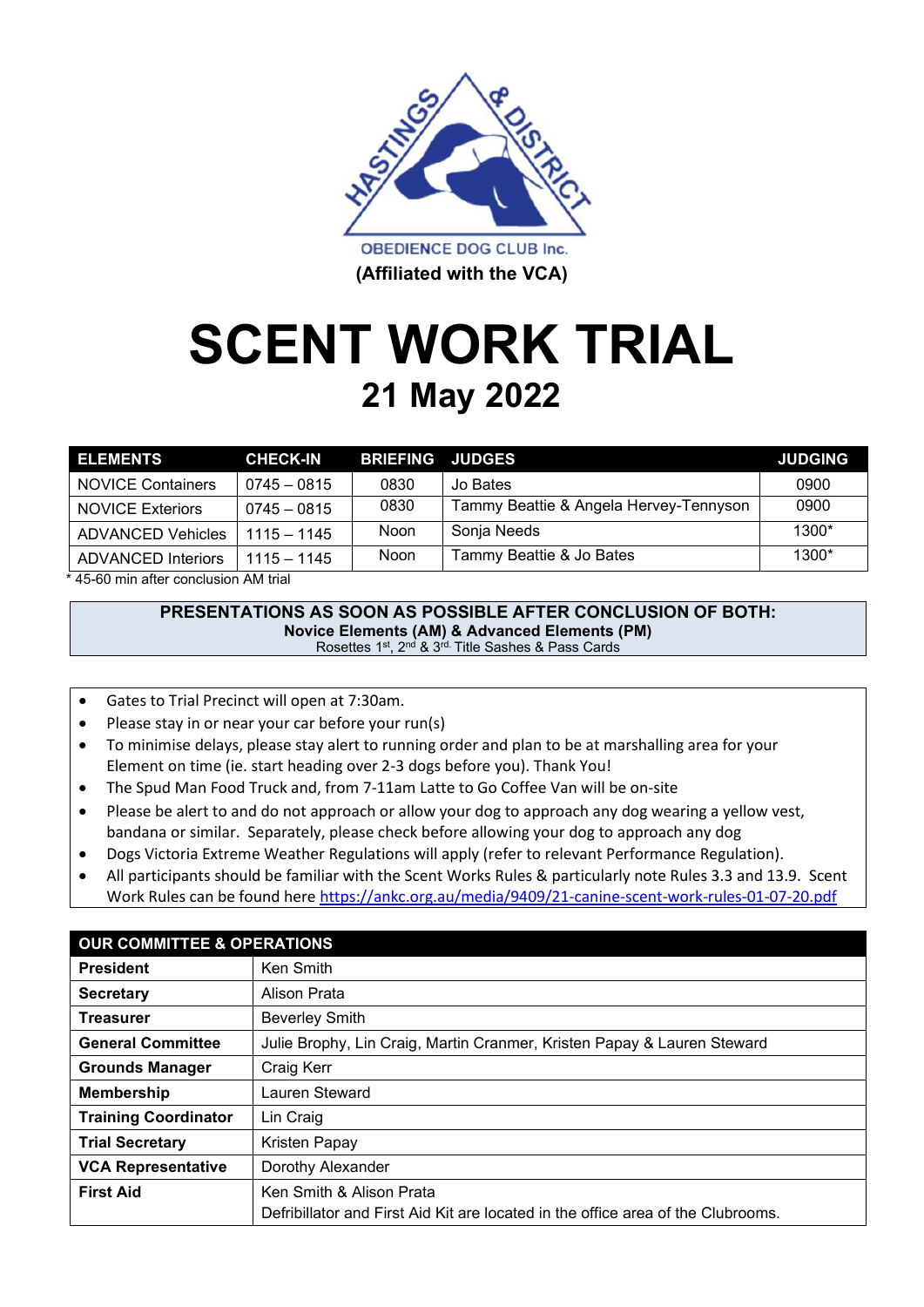#### **Westernport Athletics Track High St, Hastings**

**Google Map:** 

https://goo.gl/maps/GAqwhYA2ykznnTDv5

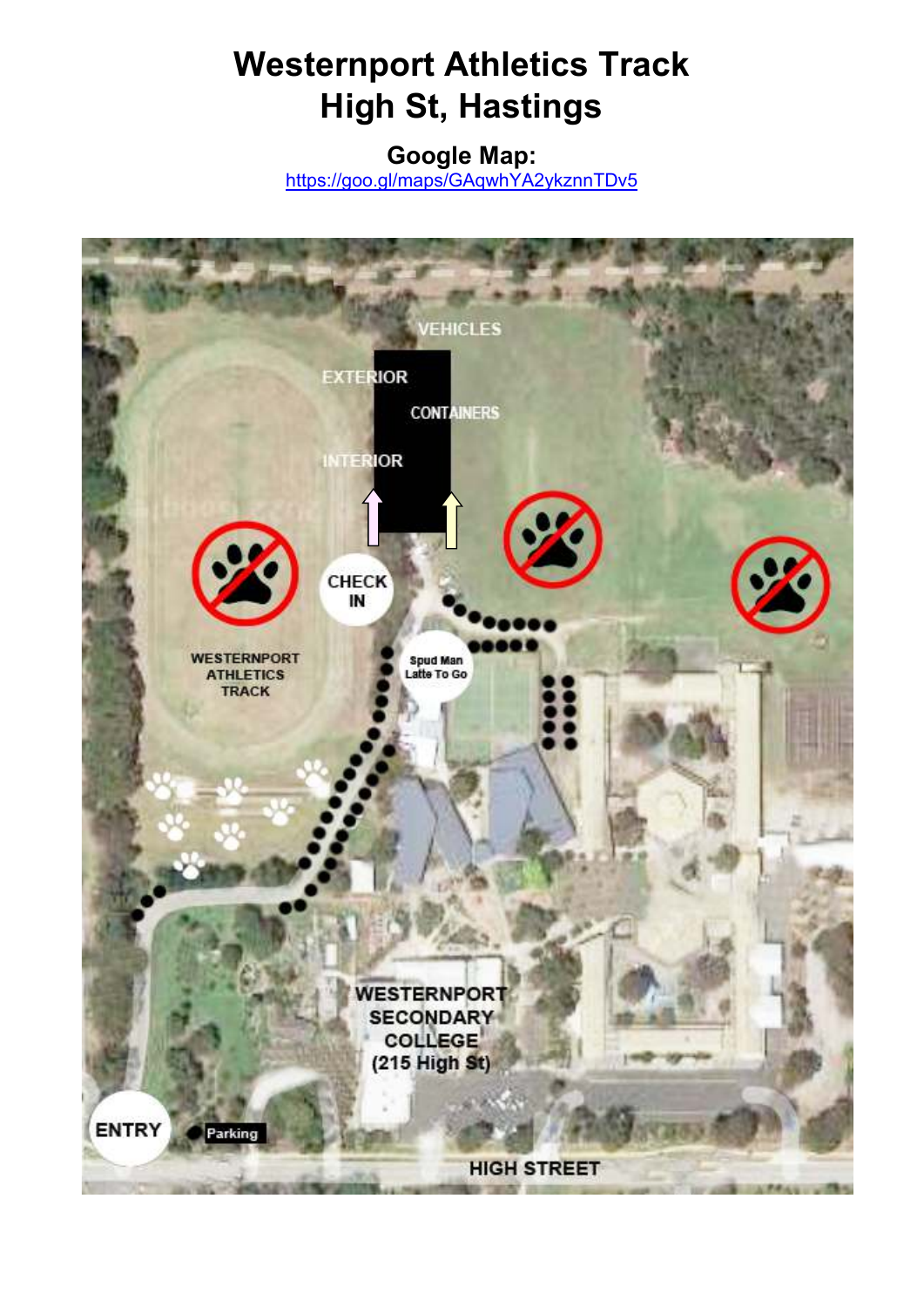#### **Novice Containers Jo Bates**

| Cat # | <b>Handler</b>                     | Dog Name                                              | <b>Breed</b>                            | <b>Sex</b> |
|-------|------------------------------------|-------------------------------------------------------|-----------------------------------------|------------|
| 01    | <b>Tammy Beattie</b>               | AG CH 200 MadDogMadison RA ADM<br>JDM SPDM SDM GD     | Associate                               |            |
| 02    | Sonja Needs                        | <b>BorderwolvesQuinn</b>                              | Associate                               | D          |
| 03    | Angela Hervey-<br>Tennyson         | Ch Saphyr Gubbeen                                     | Soft Coated Wheaten<br>Terrier          | D          |
| 06    | <b>Ruth Harvey</b>                 | Bordarita Reddy To Travel                             | <b>Border Collie</b>                    | D          |
| 07    | Sonja Needs<br>(Kiara O'Gorman)    | Sevilara Strawberry Kisses                            | <b>Border Terrier</b>                   | B          |
| 08    | Sharon Sempel                      | Carryon Carla                                         | Associate                               |            |
| 09    | Sue Smith                          | Ch Nuet Ch Jessicav Kiss Me I'm Hot                   | <b>Cavalier King Charles</b><br>Spaniel | B          |
| 10    | Lan Jin                            | <b>VONBEAUTY ERIC</b>                                 | German Shepherd<br>Dog                  | D          |
| 11    | Dorothy Alexander                  | <b>Annador Reminiscence</b>                           | <b>Great Dane</b>                       | D          |
| 12    | Robyn English                      | <b>BONT 302219AR</b>                                  | Associate                               |            |
| 13    | <b>Clare Bowler</b>                | Aust Ch Langrigg How Cool Am I (AI)                   | Beagle                                  | D          |
| 14    | Carole Denehey                     | AG CH 300 Finegold Hal On Paws<br>JDM ADM SPDX SDX GD | Poodle (Toy)                            | D          |
| 15    | Joanne Reid                        | Caleebra Cerberus                                     | Finnish Lapphund                        | D          |
| 16    | Pamela Child                       | Callicoma Tradesman RN. TKN.                          | Australian Kelpie                       | D          |
| 17    | Karen Smith                        | Canicula Gooseberry                                   | <b>Sporting Register</b>                |            |
| 19    | Pam Bonanno                        | CH Bronyayr Violets Petal                             | Staffordshire Bull<br>Terrier           | B          |
| 20    | Kellie Monea                       | Ch Coningsburgh Leading Lady<br>CCD, RA, JD           | Labrador Retriever                      | B          |
| 21    | Kellie Monea<br>(Jennifer Alleyne) | Parity Buongiorno Bliss AD JDX SWN                    | Lagotto Romagnolo                       | B          |
| 22    | <b>Warwick Reader</b>              | Incavale Terenzio                                     | Lagotto Romagnolo                       | D          |
| 23    | Stephanie Ashman                   | Beereegan Lucy In The Sky RN                          | Labrador Retriever                      | B          |
| 25    | Sandra Crowley                     | ELLERRAN DURIF PARTI HI LIGHTS                        | Collie (Rough)                          | D          |
| 26    | Lyndall Kummer                     | <b>Alfoxton Cinnamon Stick</b>                        | <b>Australian Shepherd</b>              | B          |
| 27    | Helen Vernon                       | Duszah Dramatic Tia CCD RE ET                         | <b>Border Collie</b>                    | B          |
| 28    | Helen Read                         | Deargo                                                | Associate                               |            |
| 29    | <b>Lisa Pretty</b>                 | Grundelhardt Hard Rock (Ai)                           | German Shepherd<br>Dog                  | D          |
| 30    | Yvonne Mann                        | <b>Blakngold Tiptop</b>                               | German Shepherd<br><u>Dog</u>           | B          |
| 31    | <b>Meredith Marshall</b>           | Isabelle                                              | <b>Murray River</b><br>Retriever        | B          |
| 32    | Simone Huxtable                    | Jasmine                                               | Associate                               |            |
| 33    | Julie Merryfull                    | Justgus                                               | Associate                               |            |
| 34    | Michele Beyer                      | Kaitler Cha Cha With Daveren (IID)                    | German Pinscher                         | B          |
| 35    | Helen Taylor                       | Kalaska Sweet as Ivy                                  | <b>Australian Shepherd</b>              | B          |
| 36    | <b>Cheryl Smith</b>                | T Ch Eliteview Taking The Lead HT RN                  | <b>Australian Shepherd</b>              | B          |
| 37    | Melinda Cleland                    | Lulu SWN                                              | Associate                               |            |
| 38    | Celeste Meier                      | LuluWarriorMaiden                                     | Associate                               |            |
| 39    | Hiroko Fukunaga                    | May Oinari                                            | Associate                               |            |
| 40    | Laura Jowett                       | <b>Meshkhent Honky Cat</b>                            | Labrador Retriever                      | B          |
| 41    | Stephanie Shaw                     | Monty                                                 | Associate                               |            |
| 43    | Tania Andison                      | Nellie NR                                             | Associate                               |            |
| 44    | <b>Carmel Croft</b>                | Annador I Maximus                                     | Golden Retriever                        | D          |
| 45    | Julie Conroy                       | Oskal Ada May TKS                                     | <b>Cavalier King Charles</b><br>Spaniel | B          |
| 46    | Sue Hamilton                       | Paddlepaws Postcard From Paris RA                     | Newfoundland                            | D          |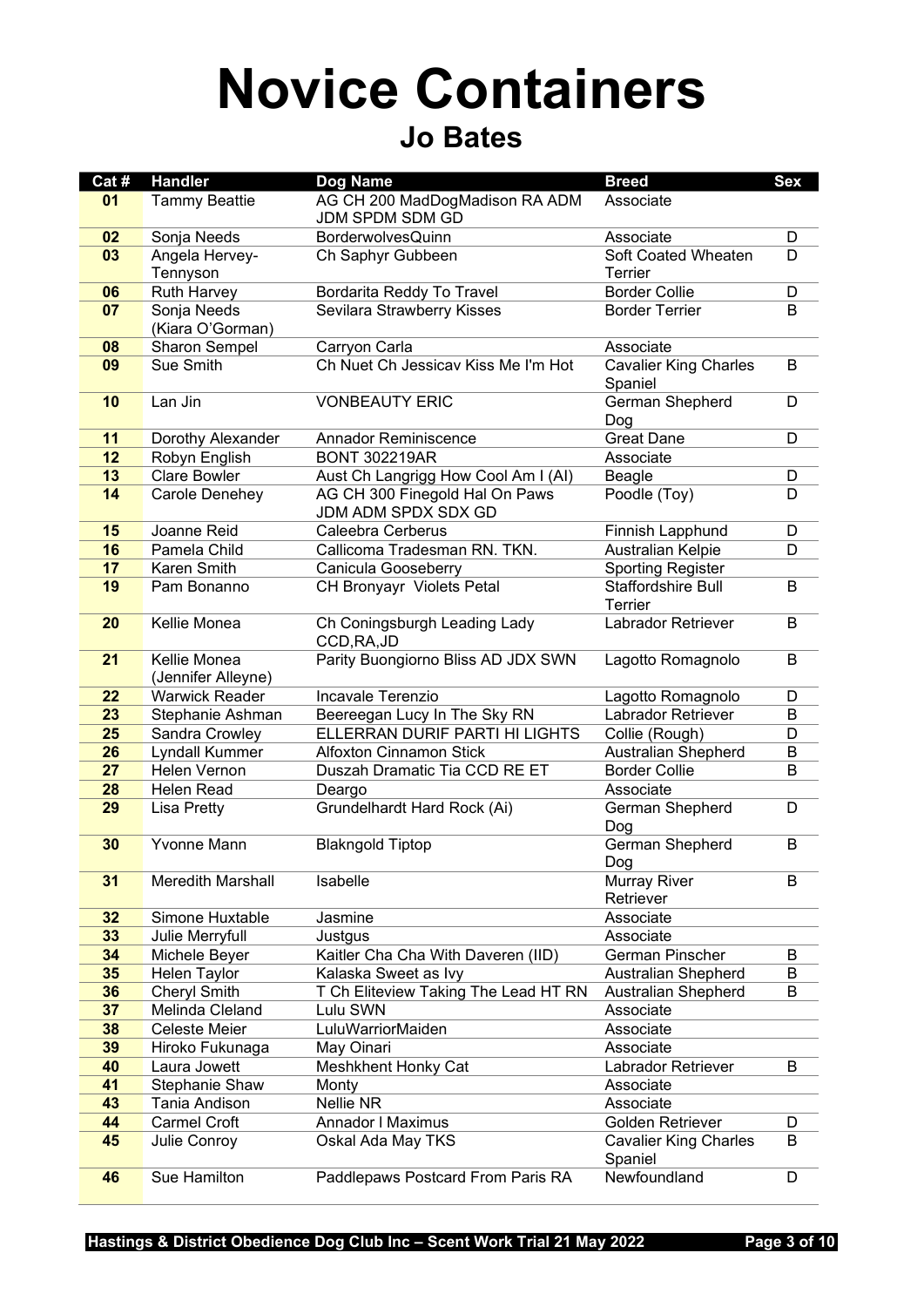## **Novice Containers Jo Bates**

| Cat # | <b>Handler</b>       | Dog Name                                                                               | <b>Breed</b>                  | <b>Sex</b> |
|-------|----------------------|----------------------------------------------------------------------------------------|-------------------------------|------------|
| 47    | Anastasia Courtney   | Kipsigis Nashinda                                                                      | Rhodesian Ridgeback           | B          |
| 48    | Natasha Madsen       | Patrick                                                                                | Associate                     |            |
| 49    | Maribeth Murphy      | Rhett                                                                                  | Associate                     |            |
| 50    | Anita Cochrane       | Rozate BB Boston Red Sox CD RE                                                         | <b>Australian Shepherd</b>    | D          |
| 51    | Mary Storie          | Rusticdogs Trillian                                                                    | <b>Labrador Retriever</b>     | B          |
| 52    | Karen Bradford       | Aglaia Moonlite Mile                                                                   | Poodle (Standard)             | В          |
| 54    | Susan Scott          | T.Ch. TS. Grand.Ch. Canicula Brynn<br>CD RE SWN JD SPD SD                              | English Springer<br>Spaniel   | B          |
| 57    | Lesley Meikle        | Supreme Champion Shortblak Rebel<br>Heart                                              | <b>Scottish Terrier</b>       | B          |
| 58    | <b>Tracey Edgell</b> | TCh Rozate Slide Guitar Legend RN<br>TSD HT JD                                         | Australian Shepherd           | B          |
| 59    | E.C. Stevens         | TCh TS Ch Tullydale Mac HT PT<br><b>HSAs</b>                                           | <b>Sporting Register</b>      |            |
| 61    | <b>Irene Scott</b>   | <b>Tibetoes Monster Mash</b>                                                           | <b>Tibetan Terrier</b>        | D          |
| 62    | Kerry Macklin        | Truhaven In The Dark                                                                   | Staffordshire Bull<br>Terrier | D          |
| 63    | Cathy James          | TSGr Ch TCh AGCh 400 ROCh Heidi<br>Lite CD RAE ADM JDM JDO SPDX<br>SDX GD FS.A TK.S ET | Associate                     |            |
| 64    | Lina Morgante        | TSGrCh TCh RCh AusFX Sea Change<br>CDX RAE TKN PT                                      | <b>Australian Shepherd</b>    | B          |
| 65    | Jessica Counsel      | AUSFX PEACEMONGER RN                                                                   | Australian Shepherd           | B          |
| 66    | Elysha Neylan        | Watchmydust                                                                            | Associate                     |            |
| 67    | Carolyn Jewell       | Yarrawon Welka CCD RE                                                                  | <b>Russian Black Terrier</b>  | D          |
| 68    | Linda Wilson         | Yeoville Lady in the Lake                                                              | <b>Border Collie</b>          | B          |

**Note:** No 18, 24, 42, 53, 55 or 56 in Novice Containers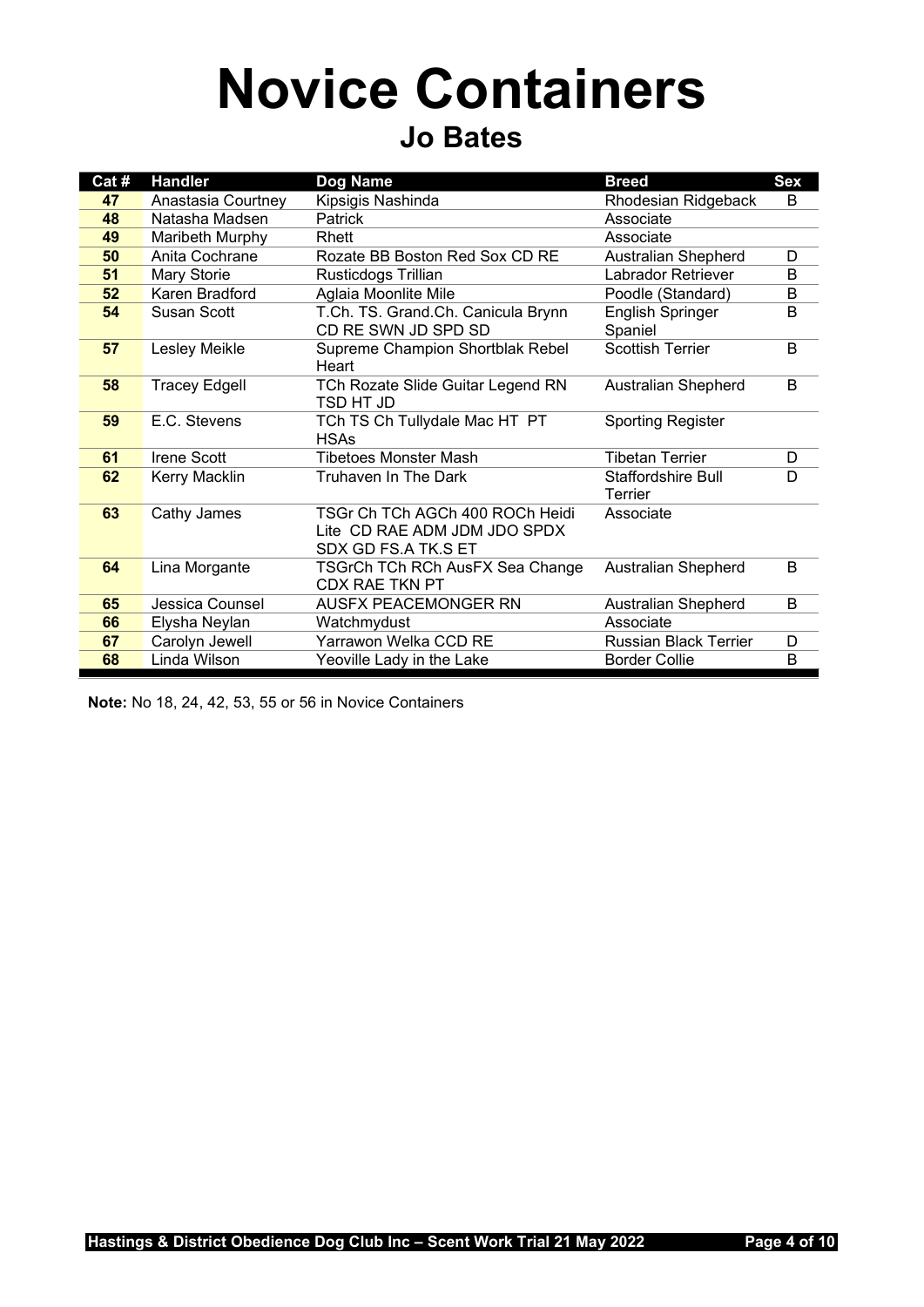#### **Novice Exterior Tammie Beattie & Angela Hervey-Tennyson**

| Cat#   | <b>Handler</b>                  | Dog Name                                                 | <b>Breed</b>                  | <b>Sex</b> |
|--------|---------------------------------|----------------------------------------------------------|-------------------------------|------------|
| $*02*$ | Sonja Needs                     | <b>BorderwolvesQuinn</b>                                 | Associate                     | D          |
| $*04*$ | Julie Brophy                    | Nundialla Itality Spirit                                 | <b>English Setter</b>         | D          |
| $*05*$ | <b>Claire Stipic</b>            | CH Merrinda This Girl Of Joy (AI) RN                     | <b>Border Collie</b>          | B          |
| 30     | Yvonne Mann                     | <b>Blakngold Tiptop</b>                                  | German Shepherd Dog           | B          |
| 31     | <b>Meredith Marshall</b>        | <b>ISABELLE</b>                                          | Murray River Retriever        | B          |
| 32     | Simone Huxtable                 | <b>JASMINE</b>                                           | Associate                     |            |
| 33     | Julie Merryfull                 | <b>JUSTGUS</b>                                           | Associate                     |            |
| 34     | Michelle Beyer                  | Kaitler Cha Cha with Daveren (IID)                       | German Pinscher               | B          |
| 35     | Helen Taylor                    | Kalaska Sweet as Ivy                                     | <b>Australian Shepherd</b>    | B          |
| 36     | <b>Cheryl Smith</b>             | T Ch Eliteview Taking The Lead HT RN                     | <b>Australian Shepherd</b>    | B          |
| 38     | Celeste Meier                   | LULUWARRIORMAIDEN                                        | Associate                     |            |
| 39     | Hiroko Fukunaga                 | May Oinari                                               | Associate                     |            |
| 40     | Laura Jowett                    | Meshkhent Honky Cat                                      | Labrador Retriever            | B          |
| 41     | Stephanie Shaw                  | Monty                                                    | Associate                     |            |
| 42     | Lynne Adams                     | Nabihah Lustful Lady SWN                                 | Whippet                       | B          |
| 43     | Tania Andison                   | Nellie NR                                                | Associate                     |            |
| 44     | <b>Carmel Croft</b>             | Annador I Maximus                                        | Golden Retriever              | D          |
| 45     | Julie Conroy                    | Oskal Ada May TKS                                        | <b>Cavalier King Charles</b>  | B          |
|        |                                 |                                                          | Spaniel                       |            |
| 46     | Sue Hamilton                    | Paddlepaws Postcard From Paris RA                        | Newfoundland                  | D          |
| 47     | Anastasia Courtney              | Kipsigis Nashinda                                        | Rhodesian Ridgeback           | B          |
| 49     | Maribeth Murphy                 | Rhett                                                    | Associate                     |            |
| 50     | Anita Cochrane                  | Rozate BB Boston Red Sox CD RE                           | <b>Australian Shepherd</b>    | D          |
| 51     | Mary Storie                     | Rusticdogs Trillian                                      | Labrador Retriever            | B          |
| 53     | <b>Stephen Gracey</b>           | Abby                                                     | Associate                     |            |
| 55     | Meg Hannan<br>Jolanta Terlecka  | Shanta                                                   | Poodle (Miniature)            | B          |
| 56     |                                 | T.CH. Alchemy Honey Baby TSD                             | Rottweiler                    | B          |
| 57     | Lesley Meikle                   | Supreme Champion Shortblak Rebel<br>Heart                | <b>Scottish Terrier</b>       | B          |
| 58     | <b>Tracey Edgell</b>            | TCh Rozate Slide Guitar Legend RN<br>TSD HT JD           | <b>Australian Shepherd</b>    | B          |
| 60     | E C Stevens                     | TCh TS Grand Ch McGlashans Tully RN<br><b>HSAs ET</b>    | <b>Sporting Register</b>      |            |
| 62     | Kerry Macklin                   | Truhaven In The Dark                                     | Staffordshire Bull<br>Terrier | D          |
| 63     | Cathy James                     | TSGr Ch TCh AGCh 400 ROCh Heidi                          | Associate                     |            |
|        |                                 | Lite CD RAE ADM JDM JDO SPDX                             |                               |            |
|        |                                 | SDX GD FS.A TK.S ET                                      |                               |            |
| 64     | Lina Morgante                   | TSGrCh TCh RCh AusFX Sea Change<br><b>CDX RAE TKN PT</b> | Australian Shepherd           | В          |
| 65     | Jessica Counsel                 | AUSFX PEACEMONGER RN                                     | Australian Shepherd           | В          |
| 66     | Elysha Neylan                   | Watchmydust                                              | Associate                     |            |
| 67     | Carolyn Jewell                  | Yarrawon Welka CCD RE                                    | <b>Russian Black Terrier</b>  | D          |
| 68     | Linda Wilson                    | Yeoville Lady in the Lake                                | <b>Border Collie</b>          | B          |
| 07     | Sonja Needs<br>(Kiara O'Gorman) | Sevilara Strawberry Kisses                               | <b>Border Terrier</b>         | В          |
| 08     | <b>Sharon Sempel</b>            | Carryon Carla                                            | Associate                     |            |
| 09     | Sue Smith                       | Ch Nuet Ch Jessicav Kiss Me I'm Hot                      | <b>Cavalier King Charles</b>  | B          |
|        |                                 |                                                          | Spaniel                       |            |
| 10     | Lan Jin                         | <b>VONBEAUTY ERIC</b>                                    | German Shepherd Dog           | D          |
| 11     | Dorothy Alexander               | <b>Annador Reminiscence</b>                              | <b>Great Dane</b>             | D          |
| 12     | Robyn English                   | <b>BONT 302219AR</b>                                     | Associate                     |            |
| 13     | <b>Clare Bowler</b>             | Aust Ch Langrigg How Cool Am I (AI)                      | Beagle                        | D          |
| 14     | Carole Denehey                  | AG CH 300 Finegold Hal On Paws JDM<br>ADM SPDX SDX GD    | Poodle (Toy)                  | D          |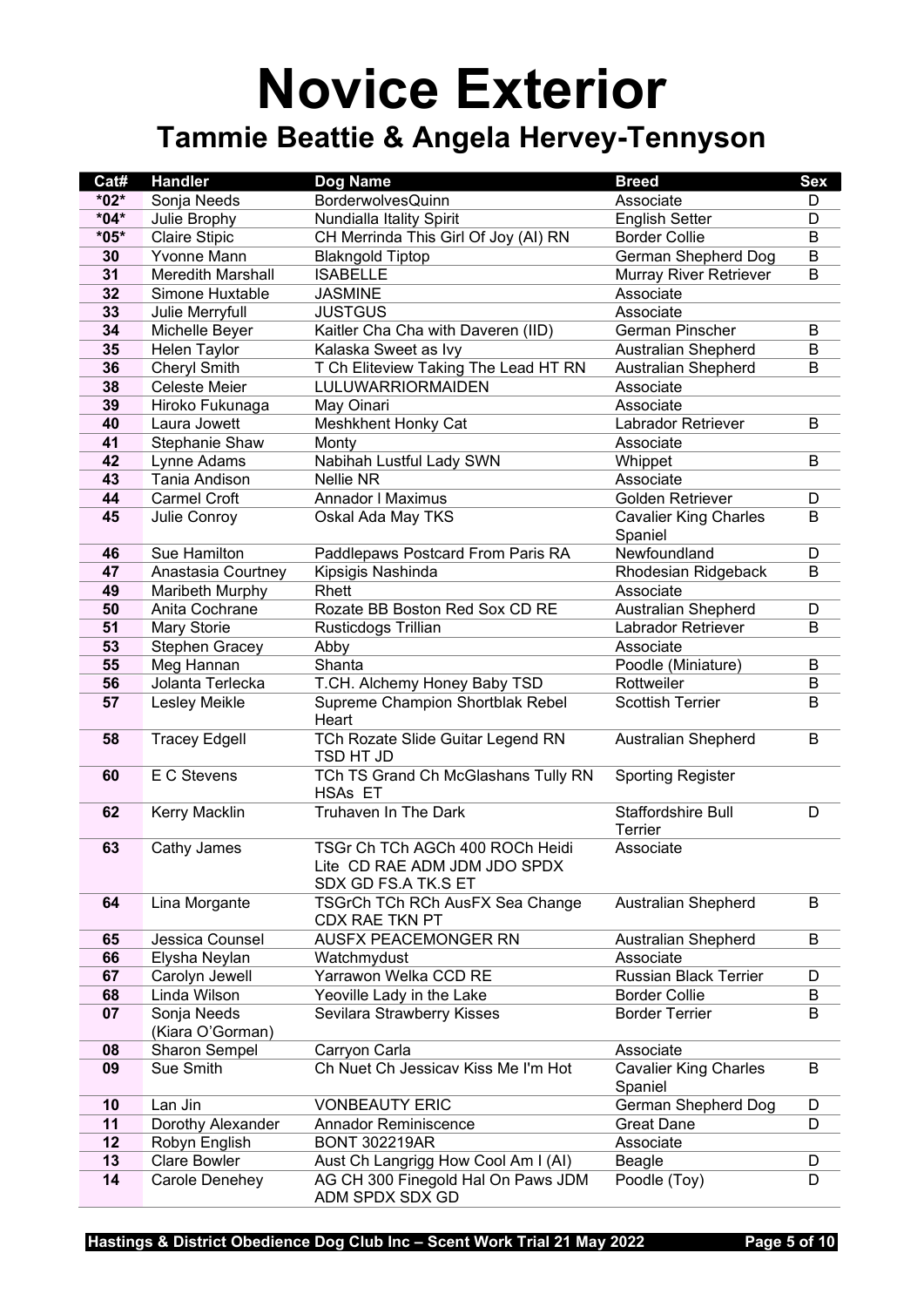#### **Novice Exterior Tammie Beattie & Angela Hervey-Tennyson**

| Cat# | <b>Handler</b>        | Dog Name                                    | <b>Breed</b>               | Sex |
|------|-----------------------|---------------------------------------------|----------------------------|-----|
| 15   | Joanne Reid           | Caleebra Cerberus                           | Finnish Lapphund           | D   |
| 16   | Pamela Child          | Callicoma Tradesman RN. TKN.                | Australian Kelpie          | D   |
| 17   | Karen Smith           | Canicula Gooseberry                         | <b>Sporting Register</b>   |     |
| 18   | Jannelle Carlile      | Alanglen Starlight Rose RE HTM.N FS.N       | Labrador Retriever         | B   |
| 19   | Pam Bonanno           | <b>CH Bronyayr Violets Petal</b>            | <b>Staffordshire Bull</b>  | B   |
|      |                       |                                             | Terrier                    |     |
| 20   | Kellie Monea          | Ch Coningsburgh Leading Lady<br>CCD, RA, JD | Labrador Retriever         | B   |
| 21   | Kellie Monea          | Dual Ch Tr Ch Coningsburgh Diamonds         | Labrador Retriever         | B   |
|      | (Jennifer Alleyne)    | N Pearls RN, TSD, JD, SPD                   |                            |     |
| 22   | <b>Warwick Reader</b> | Incavale Terenzio                           | Lagotto Romagnolo          | D   |
| 23   | Stephanie Ashman      | Beereegan Lucy In The Sky RN                | Labrador Retriever         | B   |
| 24   | <b>Bryan Crowley</b>  | CH. ELLERRAN ENIGMA BLUE                    | Collie (Rough)             | D   |
|      |                       | <b>BEGUILE TDX SWN</b>                      |                            |     |
| 26   | Lyndall Kummer        | <b>Alfoxton Cinnamon Stick</b>              | <b>Australian Shepherd</b> | B   |
| 27   | Helen Vernon          | Duszah Dramatic Tia CCD RE ET               | <b>Border Collie</b>       | B   |
| 28   | <b>Helen Read</b>     | Deargo                                      | Associate                  |     |
| 29   | Lisa Pretty           | Grundelhardt Hard Rock (Ai)                 | German Shepherd Dog        | D   |

**Note:** There is no number 01, 25, 37 or 48 in Novice Exterior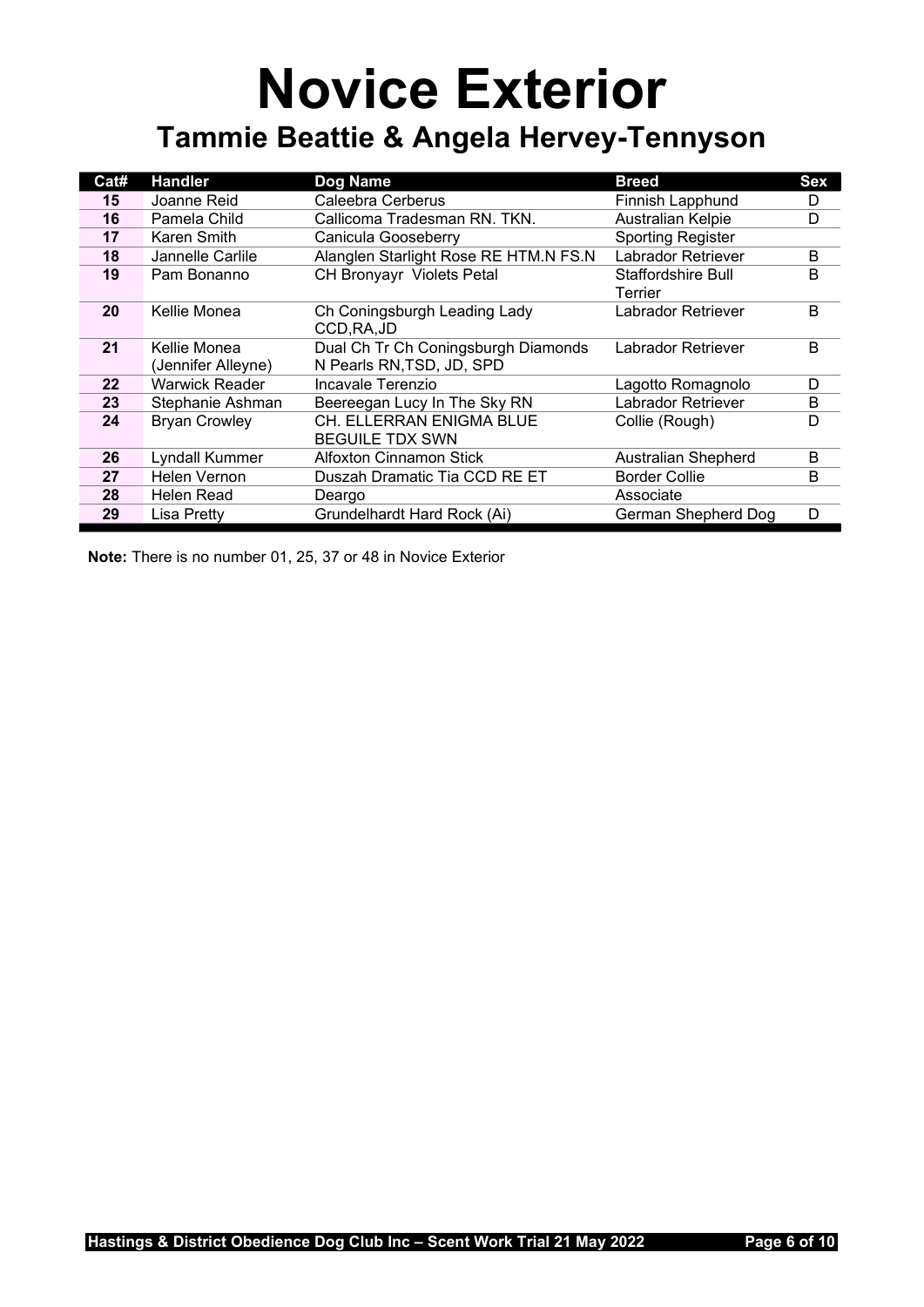## **Advanced Vehicles Sonja Needs**

| Cat#   | <b>Handler</b>             | Dog Name                                                                                     | <b>Breed</b>                                 | <b>Sex</b> |
|--------|----------------------------|----------------------------------------------------------------------------------------------|----------------------------------------------|------------|
| 01     | Jo Bates                   | Thornfield Embargo RN SWN                                                                    | <b>English Springer Spaniel</b>              | D          |
| $*02*$ | <b>Christine Geary</b>     | Fyreburst Destinys Child RN SWN                                                              | German Spitz (Mittel &<br>Klein)             | B          |
| 03     | Angela Hervey-<br>Tennyson | Ch Saphyr Gubbeen                                                                            | Soft Coated Wheaten<br>Terrier               | D          |
| 04     | Robyn Begley               | Banjo Begley                                                                                 | Associate                                    |            |
| 05     | Dawn Howard                | Dual Ch (T) Neut Ch TS Grand Ch<br>Killara Stasia AZ BSC CCD RA SWN                          | German Shepherd Dog                          | B          |
| 07     | Kiara O'Gorman             | T Ch Zenchel Cyclonic TSD SWN                                                                | Labrador Retriever                           | D          |
| 08     | <b>Celeste Meier</b>       | <b>Champion Stoneheart Scuttlebutt SWN</b>                                                   | <b>Border Terrier</b>                        | D          |
| 09     | Sue Mewse                  | Ch Dewton Fox Tracks TD ET JC SWN                                                            | <b>Border Terrier</b>                        | B          |
| 12     | Patricia (Joy) Allen       | T.CH TS. GRAND.CH. Ximinez on Fire<br>RN, AF CH                                              | Nova Scotia Duck<br><b>Tolling Retriever</b> | B          |
| 13     | Dorothy Alexander          | CH. ANNADOR I PUT A SPELL ON<br>YOU (AI) SWN                                                 | Golden Retriever                             | D          |
| 14     | Libby Redman               | Ch. Durhamdogues No Nonsense SWN                                                             | Dogue de Bordeaux                            | B          |
| 16     | Noelene Jordan             | Beereegan Sweet Caroline CD RE SWN<br>TDX QND                                                | Labrador Retriever                           | B          |
| 17     | <b>Chris Tipping</b>       | Coolibah Frankie RN SWN TKS                                                                  | <b>Sporting Register</b>                     |            |
| 19     | <b>Judy Pillinger</b>      | Coppertop Itz About the Look SWN                                                             | Dobermann                                    | В          |
| 20     | Elizabeth Paterson         | Dawnus Always By My Side SWN                                                                 | <b>Field Spaniel</b>                         | D          |
| 21     | Jennifer Alleyne           | Parity Buongiorno Bliss AD JDX SWN                                                           | Lagotto Romagnolo                            | B          |
| 22     | <b>Karen Gowers</b>        | Ch Amicileale Curly Kisses SWN                                                               | Lagotto Romagnolo                            | B          |
| 23     | Stephanie Ashman           | Beereegan Lucy In The Sky RN                                                                 | Labrador Retriever                           | B          |
| 24     | <b>Bryan Crowley</b>       | CH. ELLERRAN ENIGMA BLUE<br><b>BEGUILE TDX SWN</b>                                           | Collie (Rough)                               | D          |
| 25     | Sandra Crowley             | TSCH. DUAL CH.(T) NEUT. CH.<br>ELLERRAN RIOJA BLUE DISTINCTN<br>FM SWN                       | Collie (Rough)                               | D          |
| 26     | <b>Tracey Edgell</b>       | DUAL. CH. TS. GRAND.CH. Neuter(T)<br>Rozate Calamity Jane CD. RE. SWN<br>TK.S. JDX. GD. HSAs | <b>Australian Shepherd</b>                   | B          |
| 27     | Carole Denehey             | Finegold Pay the Pyper SWN                                                                   | Poodle (Toy)                                 | B          |
| 28     | Jannelle Carlile           | Alanglen Johnny B Goode (AI) SWN RA<br><b>FS.S HTM.S</b>                                     | Labrador Retriever                           | D          |
| 29     | Liz Roycroft               | Il Naso Sa Aroma Amora SWN                                                                   | Lagotto Romagnolo                            | В          |
| 30     | Helen Taylor               | Kalaska Sir Pepper Jack                                                                      | Australian Shepherd                          | D          |
| 31     | <b>Cheryl Griek</b>        | KIRRIBINDI BE ELLA BLUE SWN RN                                                               | <b>Border Collie</b>                         | В          |
| 32     | Melinda Cleland            | Lulu SWN                                                                                     | Associate                                    |            |
| 33     | Angela Jude                | Megastar king jude SWN                                                                       | Schnauzer (Miniature)                        | D          |
| 34     | Lorna Piper                | Nyanga Dream Shadow                                                                          | <b>Border Collie</b>                         | B          |
| 35     | <b>Helen Davis</b>         | NZ CH CH Azzaro Knight Rider (Imp<br>NZL) SWN CA                                             | <b>Gordon Setter</b>                         | D          |
| 36     | Julie Merryfull            | DEXTERTHECLOWN SWN                                                                           | Associate                                    |            |
| 37     | Julie Conroy               | Oskal Here's Harley SWN                                                                      | <b>Cavalier King Charles</b><br>Spaniel      | D          |
| 38     | Shirelle Lean              | Sarasota Zak SWN                                                                             | <b>Sporting Register</b>                     |            |
| 39     | Meg Hannan                 | Shanta                                                                                       | Poodle (Miniature)                           | B          |
| 40     | Pamela Cox                 | Shelset Ace Ventura SWN                                                                      | <b>Australian Shepherd</b>                   | D          |
| 41     | <b>Heather Raditsis</b>    | Supreme CH, Dual Ch T, Dual Grand<br>CH TS Santamaria Supremacy RN, CCD<br><b>SWN</b>        | Golden Retriever                             | D          |
| 42     | Lynne Adams                | Nabihah Lustful Lady SWN                                                                     | Whippet                                      | В          |
| 43     | Eileen Slabon              | Ch Kentigern Dark Clansman SWN, ET                                                           | <b>Gordon Setter</b>                         | D          |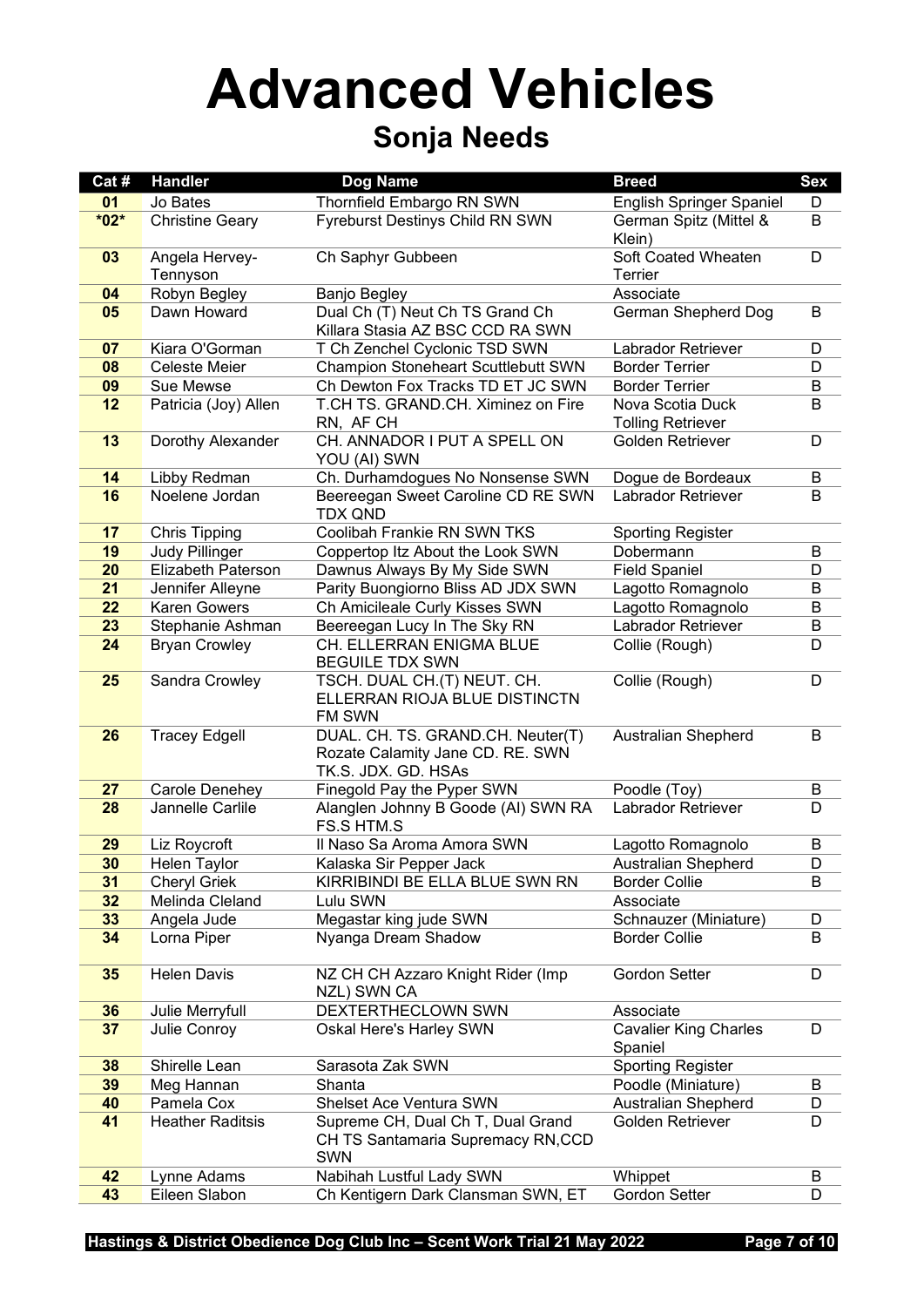## **Advanced Vehicles Sonja Needs**

| Cat# | <b>Handler</b>    | Dog Name                                 | <b>Breed</b>                      | <b>Sex</b> |
|------|-------------------|------------------------------------------|-----------------------------------|------------|
| 44   | Kelly Nielsen     | <b>Bailev</b>                            | Associate                         |            |
| 45   | Janis Frayle      | <b>Tagetarl Diamond Genes TD SWN</b>     | Australian Cattle Dog             | B          |
| 46   | Hiroyuki Igarashi | Allie                                    | Associate                         |            |
| 47   | Madeline McLean-  | Oliver                                   | Associate                         |            |
|      | Leeson            |                                          |                                   |            |
| 49   | Maribeth Murphy   | <b>TCh.TSCh Austgem Total Reflection</b> | Dobermann                         | В          |
|      |                   | CD RE SWN                                |                                   |            |
| 51   | Linda Wilson      | Yeoville Magic Elf JD AD SWN             | <b>Border Collie</b>              | D          |
| 52   | Elysha Neylan     | <b>Yeoville The Entertainer</b>          | <b>Border Collie</b>              | D          |
| 53   | Stephen Gracey    | Abby                                     | Associate                         |            |
| 54   | Susan Scott       | T.Ch. TS. Grand.Ch. Canicula Brynn CD    | English Springer Spaniel          | B          |
|      |                   | RE SWN JD SPD SD                         |                                   |            |
| 55   | Kerry Macklin     | Ch Truhaven Calm Before The Storm        | <b>Staffordshire Bull Terrier</b> | B          |
| 56   | Sue Hamilton      | Zaki CD. RE.                             | Associate                         |            |

**Note:** There is no number **06,** 10, 11, 15, 18, 48 or 50 in Advanced Vehicles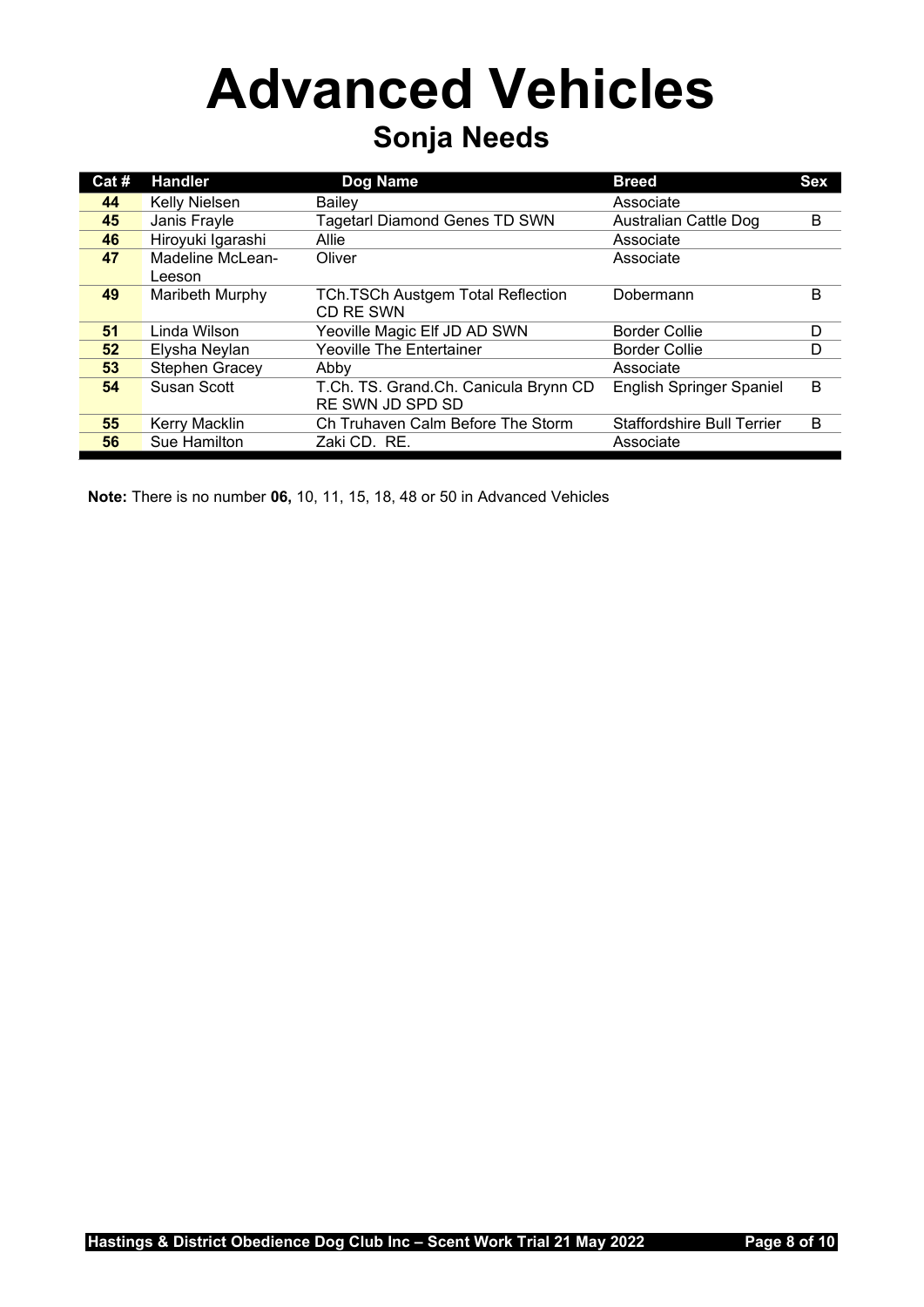#### **Advanced Interior Tammy Beattie & Jo Bates**

| Cat #  | <b>Handler</b>                            | <b>Dog Name</b>                                                                              | <b>Breed</b>                                   | <b>Sex</b> |
|--------|-------------------------------------------|----------------------------------------------------------------------------------------------|------------------------------------------------|------------|
| $*02*$ | <b>Christine Geary</b>                    | Fyreburst Destinys Child RN SWN                                                              | German Spitz (Mittel<br>& Klein)               | B          |
| 24     | <b>Bryan Crowley</b>                      | <b>CH. ELLERRAN ENIGMA BLUE</b><br><b>BEGUILE TDX SWN</b>                                    | Collie (Rough)                                 | D          |
| 25     | Sandra Crowley                            | TSCH. DUAL CH.(T) NEUT. CH.<br>ELLERRAN RIOJA BLUE DISTINCTN<br><b>FM SWN</b>                | Collie (Rough)                                 | D          |
| 26     | <b>Tracey Edgell</b>                      | DUAL. CH. TS. GRAND.CH. Neuter(T)<br>Rozate Calamity Jane CD. RE. SWN<br>TK.S. JDX. GD. HSAs | <b>Australian Shepherd</b>                     | B          |
| 27     | Carole Denehey                            | Finegold Pay the Pyper SWN                                                                   | Poodle (Toy)                                   | B          |
| 30     | Helen Taylor                              | Kalaska Sir Pepper Jack                                                                      | <b>Australian Shepherd</b>                     | D          |
| 31     | <b>Cheryl Griek</b>                       | KIRRIBINDI BE ELLA BLUE SWN RN                                                               | <b>Border Collie</b>                           | B          |
| 33     | Angela Jude                               | Megastar king jude SWN                                                                       | Schnauzer<br>(Miniature)                       | D          |
| 34     | Lorna Piper                               | Nyanga Dream Shadow                                                                          | <b>Border Collie</b>                           | B          |
| 36     | Julie Merryfull                           | DEXTERTHECLOWN SWN                                                                           | Associate                                      |            |
| 37     | Julie Conroy                              | Oskal Here's Harley SWN                                                                      | <b>Cavalier King</b><br><b>Charles Spaniel</b> | D          |
| 38     | Shirelle Lean                             | Sarasota Zak SWN                                                                             | <b>Sporting Register</b>                       |            |
| 39     | Meg Hannan                                | Shanta                                                                                       | Poodle (Miniature)                             | B          |
| 40     | Mrs Pamela Cox<br><b>Heather Raditsis</b> | Shelset Ace Ventura SWN                                                                      | <b>Australian Shepherd</b>                     | D          |
| 41     |                                           | Supreme CH, Dual Ch T, Dual Grand<br>CH TS Santamaria Supremacy<br>RN, CCD SWN               | Golden Retriever                               | D          |
| 42     | Lynne Adams                               | Nabihah Lustful Lady SWN                                                                     | Whippet                                        | B          |
| 43     | Eileen Slabon                             | Ch Kentigern Dark Clansman SWN, ET                                                           | <b>Gordon Setter</b>                           | D          |
| 44     | Kelly Nielsen                             | <b>Bailey</b>                                                                                | Associate                                      |            |
| 45     | Janis Frayle                              | <b>Tagetarl Diamond Genes TD SWN</b>                                                         | <b>Australian Cattle</b><br>Dog                | B          |
| 46     | Hiroyuki Igarashi                         | Allie                                                                                        | Associate                                      |            |
| 47     | Madeline McLean-<br>Leeson                | Oliver                                                                                       | Associate                                      |            |
| 48     | Alan Tee                                  | TCh TS Grand Ch RO Ch Bornsdorfer<br>Ruby Rombold CDX RAE SWA                                | Staffordshire Bull<br>Terrier                  | B          |
| 49     | Maribeth Murphy                           | TCh.TSCh Austgem Total Reflection<br>CD RE SWN                                               | Dobermann                                      | B          |
| 50     | Pamela Bonanno                            | Ch Bronyayr Pepas Girl CAX SWN                                                               | Staffordshire Bull<br>Terrier                  | B          |
| 51     | Linda Wilson                              | Yeoville Magic Elf JD AD SWN                                                                 | <b>Border Collie</b>                           | D          |
| 53     | Stephen Gracey                            | Abby                                                                                         | Associate                                      |            |
| 54     | <b>Susan Scott</b>                        | T.Ch. TS. Grand.Ch. Canicula Brynn<br>CD RE SWN JD SPD SD                                    | <b>English Springer</b><br>Spaniel             | B          |
| 55     | Kerry Macklin                             | Ch Truhaven Calm Before The Storm                                                            | Staffordshire Bull<br>Terrier                  | B          |
| 56     | Sue Hamilton                              | Zaki CD. RE.                                                                                 | Associate                                      |            |
| 03     | Angela Hervey-                            | Ch Saphyr Gubbeen                                                                            | Soft Coated                                    | D          |
|        | Tennyson                                  |                                                                                              | <b>Wheaten Terrier</b>                         |            |
| 04     | Robyn Begley                              | <b>Banjo Begley</b>                                                                          | Associate                                      |            |
| 05     | Dawn Howard                               | Dual Ch (T) Neut Ch TS Grand Ch<br>Killara Stasia AZ BSC CCD RA SWN                          | German Shepherd<br>Dog                         | B          |
| 07     | Kiara O'Gorman                            | T Ch Zenchel Cyclonic TSD SWN                                                                | Labrador Retriever                             | D          |
| 08     | Celeste Meier                             | <b>Champion Stoneheart Scuttlebutt SWN</b>                                                   | <b>Border Terrier</b>                          | D          |
| 10     | Sue Mewse                                 | Ch Glenbogle Just Keeping Up SWN<br>ЕT                                                       | <b>Border Terrier</b>                          | D          |